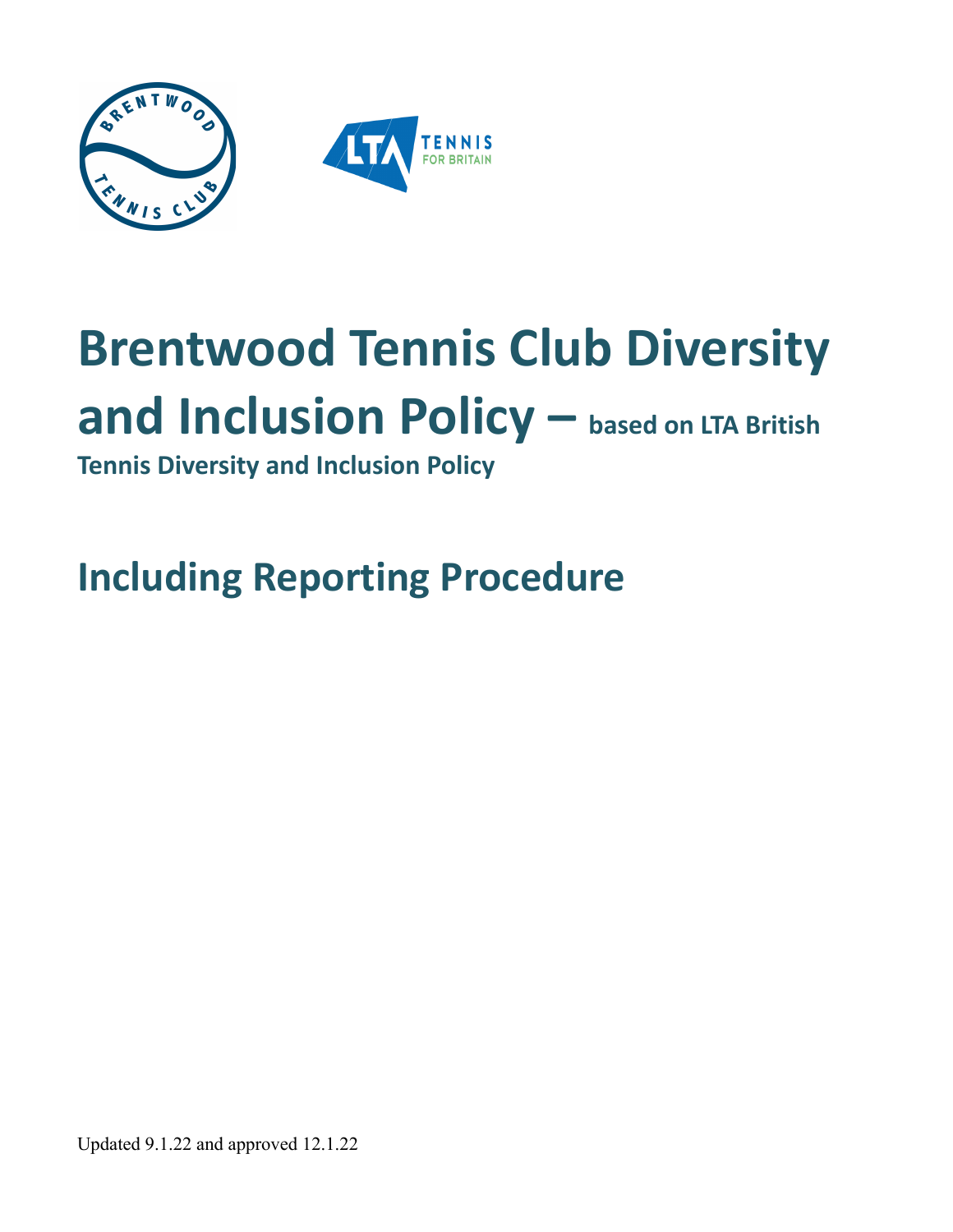# **Concern Reporting Procedure**

Anyone who has concerns that they or someone else is being discriminated against or has been a victim of discriminatory language or behaviour should:

| <b>Respond</b> | Listen carefully to what the person is telling you. Do not interrupt; keep questions to a minimum;<br>do not promise to keep the information secret                                                                                                                                                                                                                                                                                                                          |                                                                                                                                                                                                                                                                                                                                                                                                                                                                                                                                                                                      |
|----------------|------------------------------------------------------------------------------------------------------------------------------------------------------------------------------------------------------------------------------------------------------------------------------------------------------------------------------------------------------------------------------------------------------------------------------------------------------------------------------|--------------------------------------------------------------------------------------------------------------------------------------------------------------------------------------------------------------------------------------------------------------------------------------------------------------------------------------------------------------------------------------------------------------------------------------------------------------------------------------------------------------------------------------------------------------------------------------|
| <b>Refer</b>   | Is someone in immediate danger?<br><b>YES</b><br>Call the police (999)<br><b>THEN</b>                                                                                                                                                                                                                                                                                                                                                                                        | <b>NO</b><br>Talk to the club's Welfare Officer in confidence<br>Mary Wilton, 07761107021 or Deputy Welfare<br>Officer, Liesa Harrison 07989877804; Talk to the<br>LTA Safeguarding Team * (020 8487 7000) as soon<br>as possible [Mon-Fri, 9am-5pm] or contact at<br>safeguarding@lta.org.uk. If the Safeguarding<br>Team is unavailable and you want advice before<br>the next working day, call the NSPCC (0808 800<br>5000) or if your concerns is about a child Local<br>Authority Children's Services - Sheffield<br>Safeguarding Hub 24 hours, 7 days a week 0114<br>273 4855 |
|                |                                                                                                                                                                                                                                                                                                                                                                                                                                                                              | If your concern is about an adult, contact Sheffield<br>Local Authority Adult Social Care Services - Adult<br>Safeguarding Partnership 24 hours, 7 days a week<br>0114 273 4908.                                                                                                                                                                                                                                                                                                                                                                                                     |
|                |                                                                                                                                                                                                                                                                                                                                                                                                                                                                              | Hate crime can alternatively be reported through<br>True Vision at www.report-it.org.uk                                                                                                                                                                                                                                                                                                                                                                                                                                                                                              |
| <b>Record</b>  | Write an objective account of your concerns immediately using the Reporting a Concern Form<br>found on the safeguarding page. Send it to the Safeguarding Team within 48 hours of the<br>concern/disclosure (safeguarding@Ita.org.uk)<br>Handling a concern/disclosure can be emotionally difficult. If you would like to talk to someone<br>after making a concern/disclosure, contact the LTA Safeguarding Team by phone 020 8487 7000 or<br>email safeguarding@Ita.org.uk |                                                                                                                                                                                                                                                                                                                                                                                                                                                                                                                                                                                      |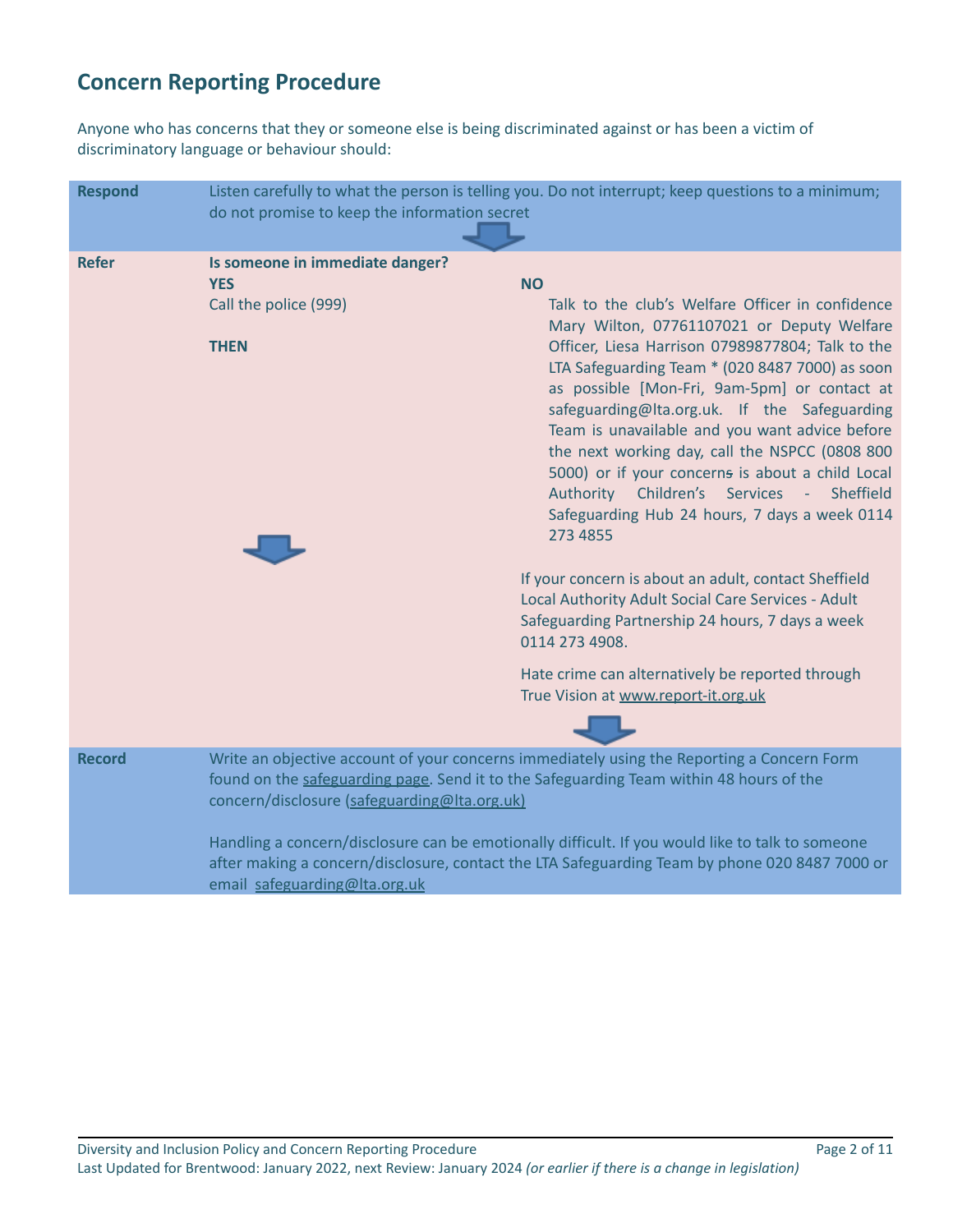#### **Diversity and Inclusion in Brentwood**

This Policy sets out our commitment and includes our Safe and Inclusive Standards and Reporting Procedure (page 2) and it supports our overall aims for diversity and inclusion that are to ensure that:

- Tennis is diverse and inclusive
- Diversity and inclusion are embedded in our club's culture and our behaviours
- We create a culture where inclusive leadership thrives
- We take a proactive approach using positive action to ensure that communities and individuals are valued and able to achieve their full potential.

To achieve these aims we believe that everyone involved in Tennis has a vital role to play in promoting diversity and inclusion and we ask everyone to become Safe and Inclusive Tennis Champions – proactively promoting Safe and Inclusive tennis and taking action against all forms of discrimination.

We are proud to have a Diversity and Inclusion Policy that demonstrates our commitment to making tennis diverse and inclusive. The commitment to Diversity and Inclusion is upheld by all - Lawn Tennis Association (LTA), Tennis Scotland, Tennis Wales and the Tennis Foundation.

These commitments are fully supported by Brentwood's Committee.

Together we can make a positive difference to people from different backgrounds to participate in Tennis at our club.

Thank you.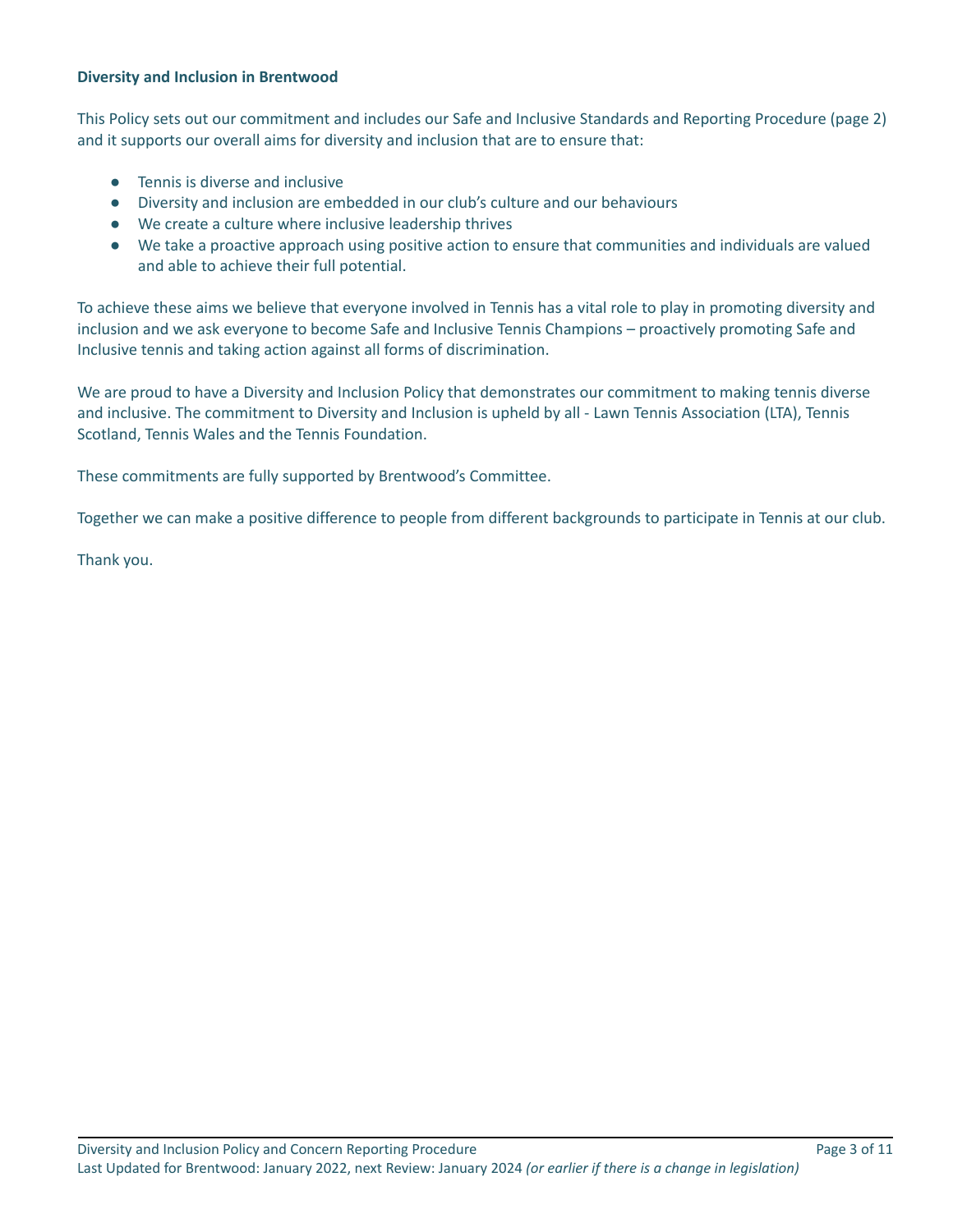# **Diversity and Inclusion Policy**

# 1. **Policy Statement**

This Diversity and Inclusion Policy, Standards, Code of Conduct and Reporting Procedure are applicable to Brentwood and are based on similar policies of:

- The Lawn Tennis Association (LTA)
- Tennis Scotland
- Tennis Wales
- The Tennis Foundation.

As a club we contribute actively to enable more people to play tennis more often, in a manner that it is safe, inclusive, and fair. This applies regardless of a person's age, disability, gender reassignment status, sex, marital or civil partnership status, pregnancy or maternity, race, sex, sexual orientation, religion, race or sexual orientation, socio-economic status or any other background.

We recognise that many concerns and/or disclosures may have both safeguarding and diversity and inclusion elements to them. This policy reflects this through its reporting procedures, which replicate the safeguarding concern reporting procedures.

This Policy strives to minimise risk and support our venue, programmes, events and individuals to deliver and experience a positive tennis experience for everyone. The Reporting Procedures in page 2 outlines how to respond to safeguarding or discrimination concerns/disclosures.

# 2. **Use of Terminology**

We have adopted the following definitions to explain our approach to diversity and inclusion in tennis:

**Discrimination** – treating someone in a less favourable way and causing them harm, because of their age, disability, gender reassignment, marriage or civil partnership, pregnancy or maternity, race, religion or belief, sex or sexual orientation

**Diversity** – acknowledging, celebrating and respecting the differences between groups of people and between individuals. We will work to ensure that people can be assured of an environment in which their rights, dignity and individual worth are respected, and in particular that they are able to enjoy their sport without the threat of intimidation, victimisation, harassment or abuse.

**Harassment** – unwanted conduct related to a relevant protected characteristic, which has the purpose or effect of violating an individual's dignity or creating and intimidating, hostile, degrading, humiliating or offensive environment for that individual or creates an intimidating, hostile, degrading, humiliating or offensive environment. The focus is on the perception of the complainant not the intent of the perpetrator. Employees can complain of behaviour they find offensive even if it is not directed at them.

**Inclusion** – ensuring that tennis is equally accessible to any member of the community so they can be fully involved in whatever capacity they choose; and that they are supported to achieve their potential in any capacity e.g. player, employee, volunteer, coach or official. We will work to ensure that people have a genuine and equal opportunity to participate to the full extent of their own ambitions and abilities, that they feel respected and valued and are not singled out, with regard to their age, disability, gender reassignment status, sex, marital or civil partnership status,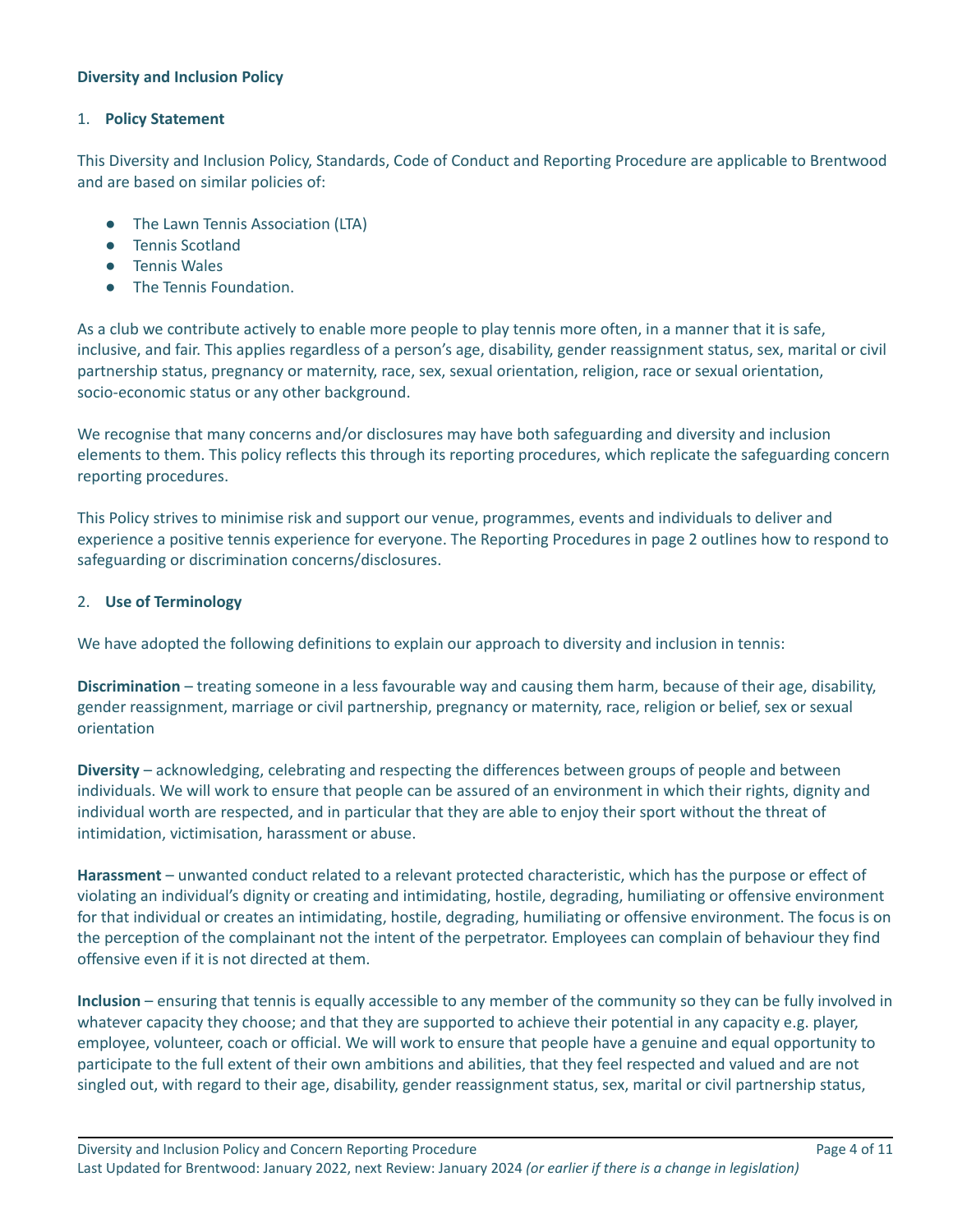pregnancy or maternity, race, sex, sexual orientation, religion, race or sexual orientation, socio-economic status or any other background.

**Positive action** – Brentwood is committed to taking positive steps to counteract the effects of physical or cultural barriers – whether real or perceived – that restrict the opportunity for all sections of the community to participate equally and fully. We will ensure that we institute, support or contribute to appropriate measures or initiatives that enable access to tennis and participation in associated activities by people from any group that is under-represented in tennis or has difficulty accessing it and that they can do so with dignity or without being singled out.

(See Appendix A for full glossary of terms)

# 3. **Scope**

Brentwood has direct safe and inclusive responsibility for:

- Staff, consultants, coaches and officials they employ;
- Volunteers, including board members and councillors they recruit;
- Venues they own;
- Events and programmes they run; and
- Ensuring all accreditation requirements are met by accredited coaches, officials and venues.

We recommend and support the development of good diversity and inclusion practice to:

- Accredited coaches, officials and venues;
- Players, parents and carers;
- Volunteers recruited by other organisations;
- Venues hired by or on our behalf
- Club Events.

This Policy is in line with national legislation (see appendix B for details of the relevant legislation) and applicable to our club, specifically to every person and place that we have direct safe and inclusive responsibility for.

# 4. **Responsibility for implementation of the Diversity and Inclusion Policy**

# **Diversity and inclusion is everyone's responsibility: not responding to discriminatory or unacceptable language and behaviour is not an option.**

- The club's Committee and Chair have overall accountability for this Policy and Reporting Procedure, for being the strategic lead on diversity and inclusion and for ensuring compliance with the relevant legislation (see Appendix for details).
- The club's chair Nina Wightman and Welfare Officer Mary Wilton have overall responsibility for implementation of the policy.
- The Chair and Welfare Officer of the club are responsible for updating this Policy and Reporting Procedure in line with legislative and organisational developments; and develop a strategic and proactive approach to diversity and inclusion and respond to discrimination concerns.
- The Club's Welfare Officer Mary Wilton is responsible for supporting the club to identify where diversity and inclusion support is required; to implement safe and inclusive procedures; promote diversity and inclusion principles, including the Safeguarding and Reporting Procedure, to all the venues they manage, programmes, events and individuals including players, parents and carers.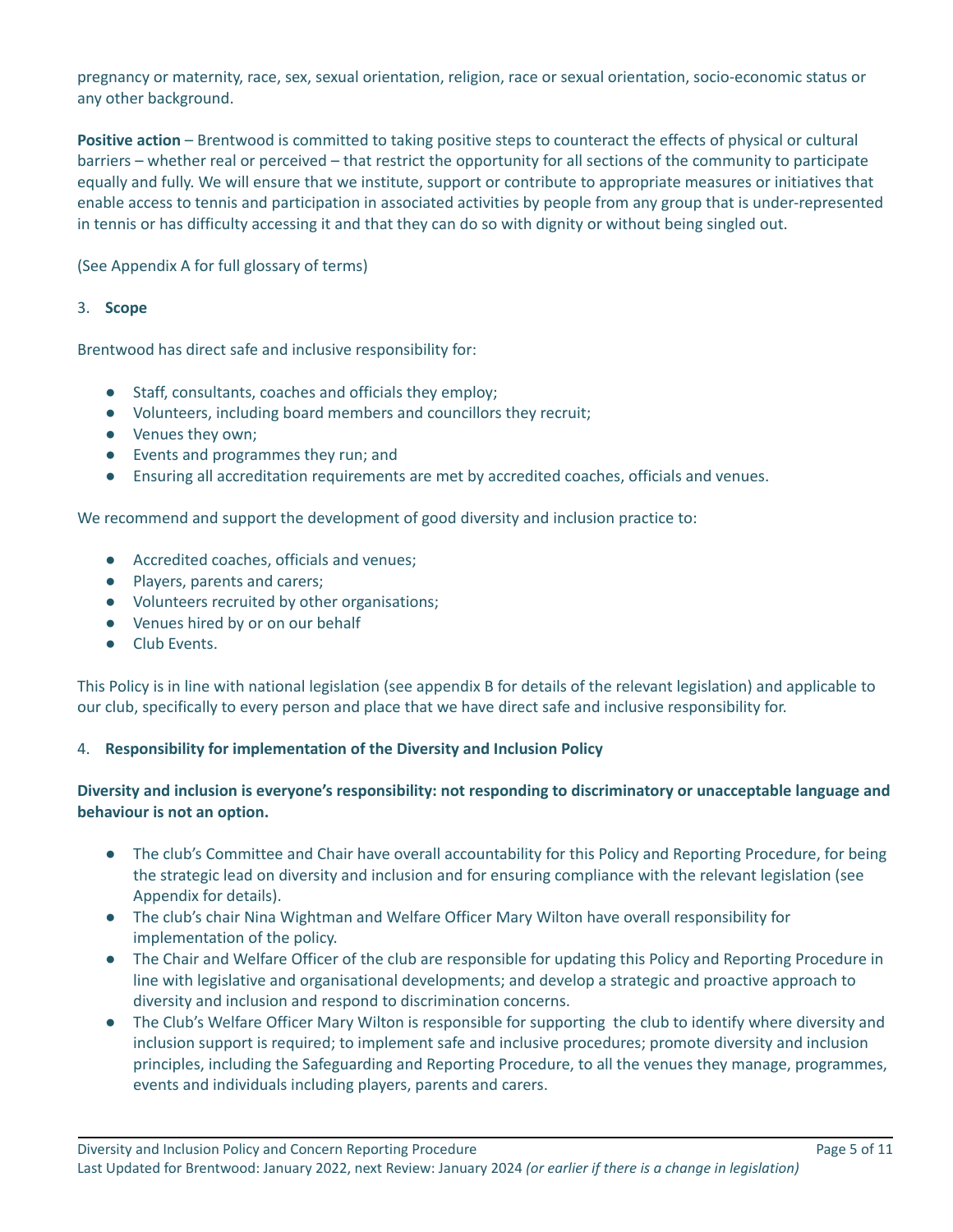- All staff, consultants, coaches, officials and volunteers involved in tennis are responsible for raising diversity and inclusion concerns with the club's Welfare Officer to start with; then the Safe and Inclusive Tennis team if applicable, as outlined in the Reporting Procedure.
- Players, parents and guardians are responsible for upholding the Code of Conduct and Reporting Procedure.
- Brentwood has committed to:
	- o formally adopt this policy,
	- o take steps to ensure that our committee, members, participants and volunteers behave in accordance with the policy, including where appropriate taking disciplinary action under our constitution;
	- o ensure that access to membership as well as access to participation is open and inclusive;
	- o publish accurate information about the location and accessibility of our facilities; and
	- o support measures and initiatives that British Tennis may institute or take part in to advance the aims of this policy as part of our commitment to our LTA membership.

Where there is a diversity and inclusion concern/disclosure:

● The individual who is told about, hears, or is made aware of the concern/disclosure is responsible for following the Concern Reporting [Procedure](#page-0-0) above

#### 5. **Breaches of the Diversity and Inclusion Policy, Standards, Code of Conduct and Reporting Procedure**

Where there are concerns that diversity and inclusion good practice has not been followed, all staff are encouraged to follow the club's whistleblowing policy; consultants, coaches, officials, volunteers and players are encouraged to:

1. Complain directly to the person or organisation and seek resolution. In the first instance, this can often resolve many disputes or concerns.

2. If required, you can contact the LTA Safeguarding Team: safeguarding@lta.org.uk - they can assist in liaising with the club and investigating the matter. Alternatively, the NSPCC Whistleblowing advice line: 0800 028 0285; help@nspcc.org.uk can be contacted.

3. Seek further advice from the Equality Advisory Support Service a call on 0808 800 0082. For further information their website is: http://www.equalityadvisoryservice.com/app/ask

If someone comes to you with a concern around discrimination, listen to their complaint, reassure them and advise them of the routes listed above (1-3).

Breaches of this Policy and/or failure to comply with the outlined responsibilities may result in the following by the LTA, Tennis Scotland, Tennis Wales and/or the Tennis Foundation:

- Venues Potential removal of LTA accreditation
- Staff disciplinary action leading to possible dismissal and legal action.
- Contracted consultants, officials and coaches termination of current and future roles within all four organisations and possible legal action.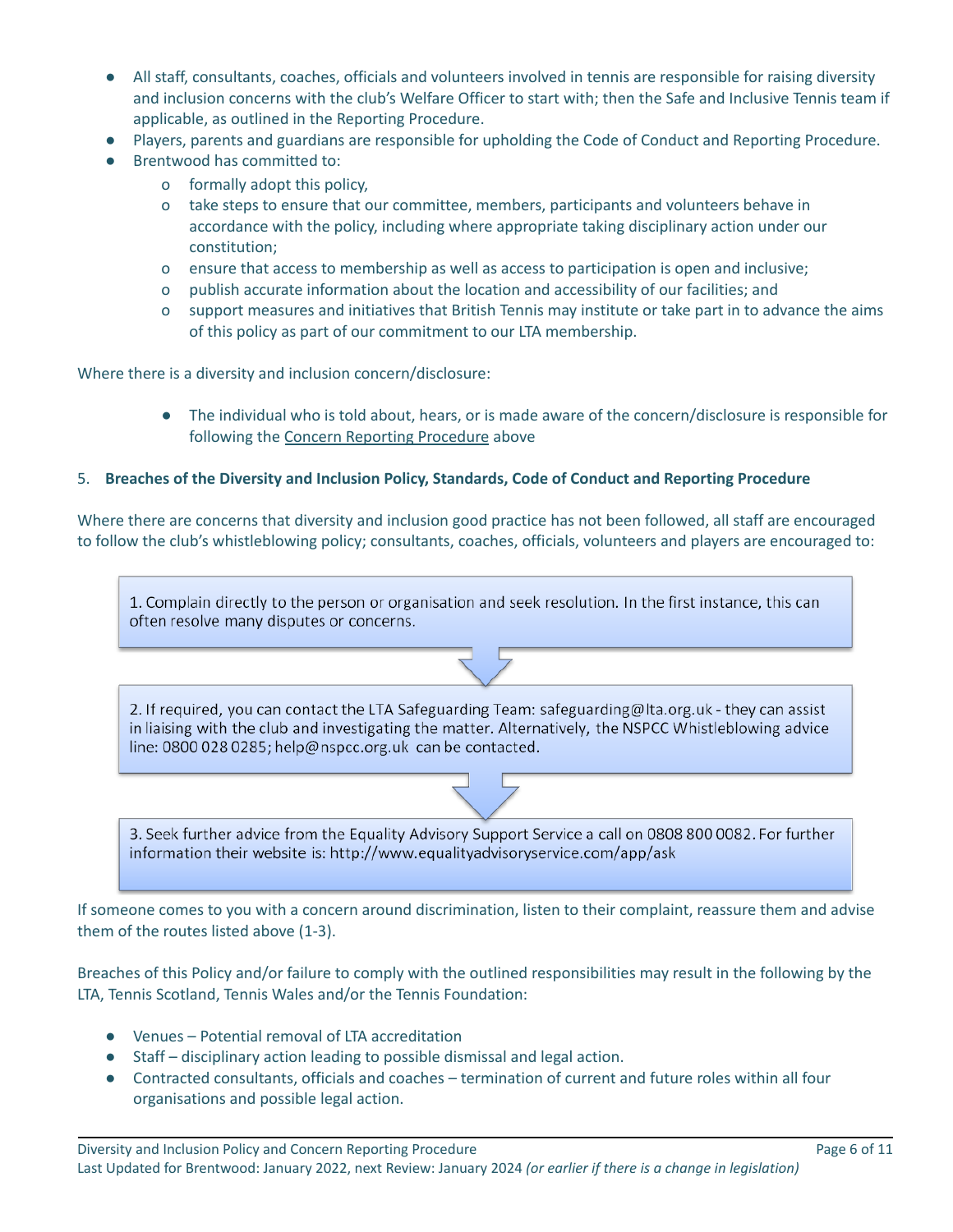● Recruited volunteers, including councillors and board members – termination of current and future roles within all four organisations and possible legal action.

Actions taken by staff, consultants, volunteers, officials, coaches, venues, clubs and/or events outside of the LTA, Tennis Scotland, Tennis Wales and/or the Tennis Foundation that are seen to contradict this Policy may be considered a violation of this Policy.

Where an appeal is lodged in response to a safeguarding decision made by the LTA Safeguarding Team and Safeguarding and Protection Committee and/or Licensing and Registration Committee, an independent appeal body such as Sport Resolutions may be used. Their decision is final.

# 6. **Related policies and guidance**

- Safeguarding Policy
- Whistle-blowing Policy ( within Safeguarding Policy)
- Changing Rooms Policy
- Filing and Photography Policy
- Expectations and Code of Conduct
- Social Media Policy
- And others as may be identified from time to time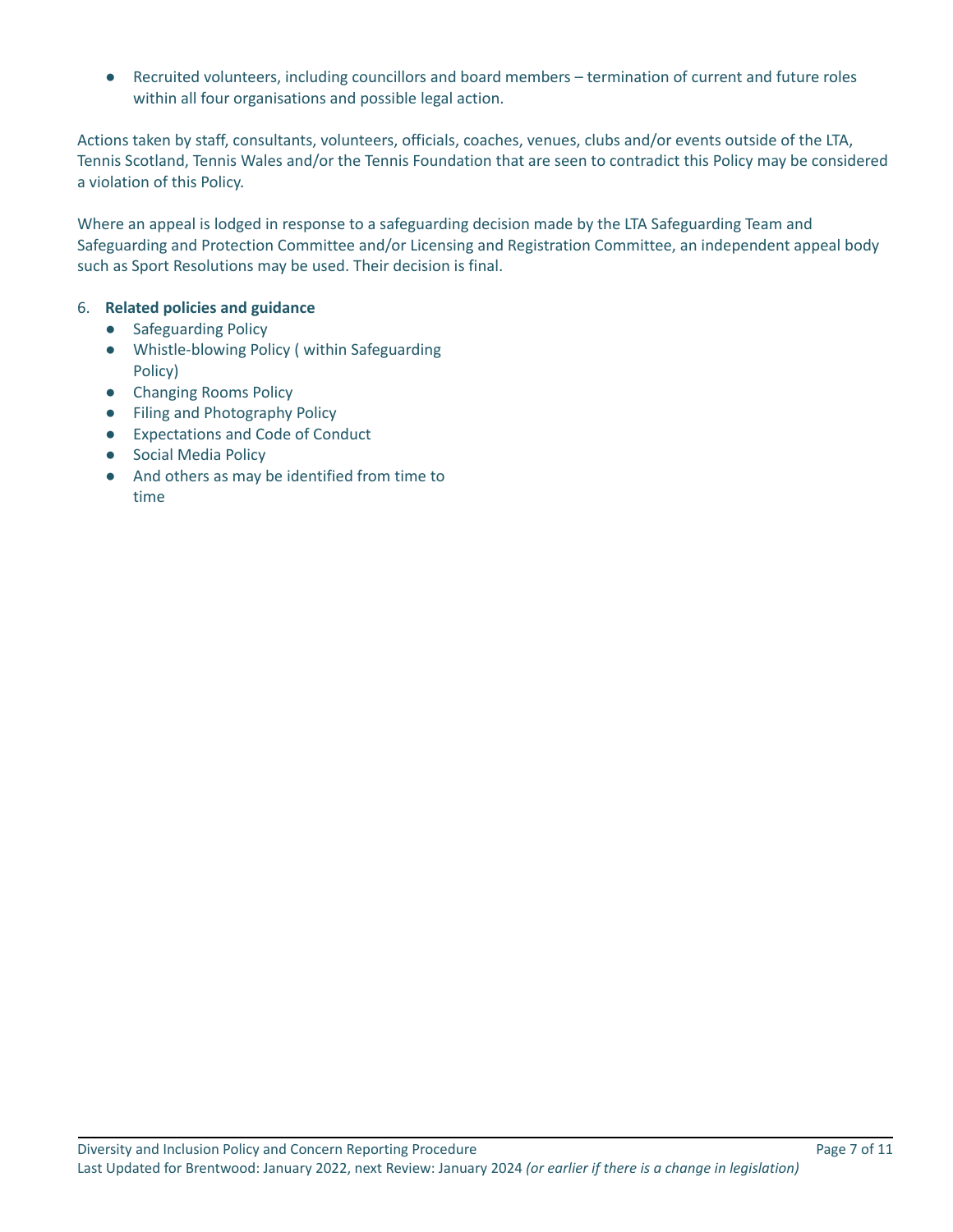### **Appendix A:**

#### **Glossary of terms**

**Age:** This refers to a person belonging to a particular age group, which can mean people of the same age (e.g. 32-year old's) or range of ages (e.g. 18 - 30-year old's, or people over 50).

**Bisexual or Bi:** – refers to a person who has an emotional and/or sexual orientation towards more than one gender.

**Bullying:** can involve any form of physical, emotional, sexual or discriminatory abuse. It can also include cyber-bullying – using social media or mobile phones to perpetrate bullying.

**Direct discrimination:** treating someone less favourably than another person because of a protected characteristic.

**Disability:** A person having a physical or mental impairment that has a substantial and long-term adverse effect on that person's ability to carry out normal day-to-day activities.

**Discrimination:** treating someone in a less favourable way and causing them harm, because of their age, disability, gender reassignment, marriage or civil partnership, pregnancy or maternity, race, religion or belief, sex or sexual orientation.

**Discrimination by association:** discrimination against someone because they are associated with another person who possesses a protected characteristic.

**Discrimination by perception:** discrimination against someone because of the belief that someone possesses a protected characteristic.

**Diversity:** acknowledging and celebrating the differences between groups of people and between individuals**.**

**Equality**: treating everyone with fairness and respect and recognising and responding to the needs of individuals. Taking positive actions to address existing disadvantages and barriers affecting how people engage with and participate in tennis.

**Ethnicity**: the social group a person belongs to, and either identifies with or is identified with by others, as a result of a mix of cultural and other factors including language, diet, religion, ancestry and physical features traditionally associated with race. Ethnicity is essentially self-defined and may change over time.

**Gay**: refers to a man who has an emotional, romantic and/or sexual orientation towards men. Also, a generic term for lesbian and gay sexuality - some women define themselves as gay rather than lesbian.

**Gender identity: t**his is an individual's internal self-perception of their own gender. A person may identify as a man, as a woman, as neither man or woman (non-binary) or as androgyne/polygender.

**Gender reassignment**: The process of changing or transitioning from one gender to another.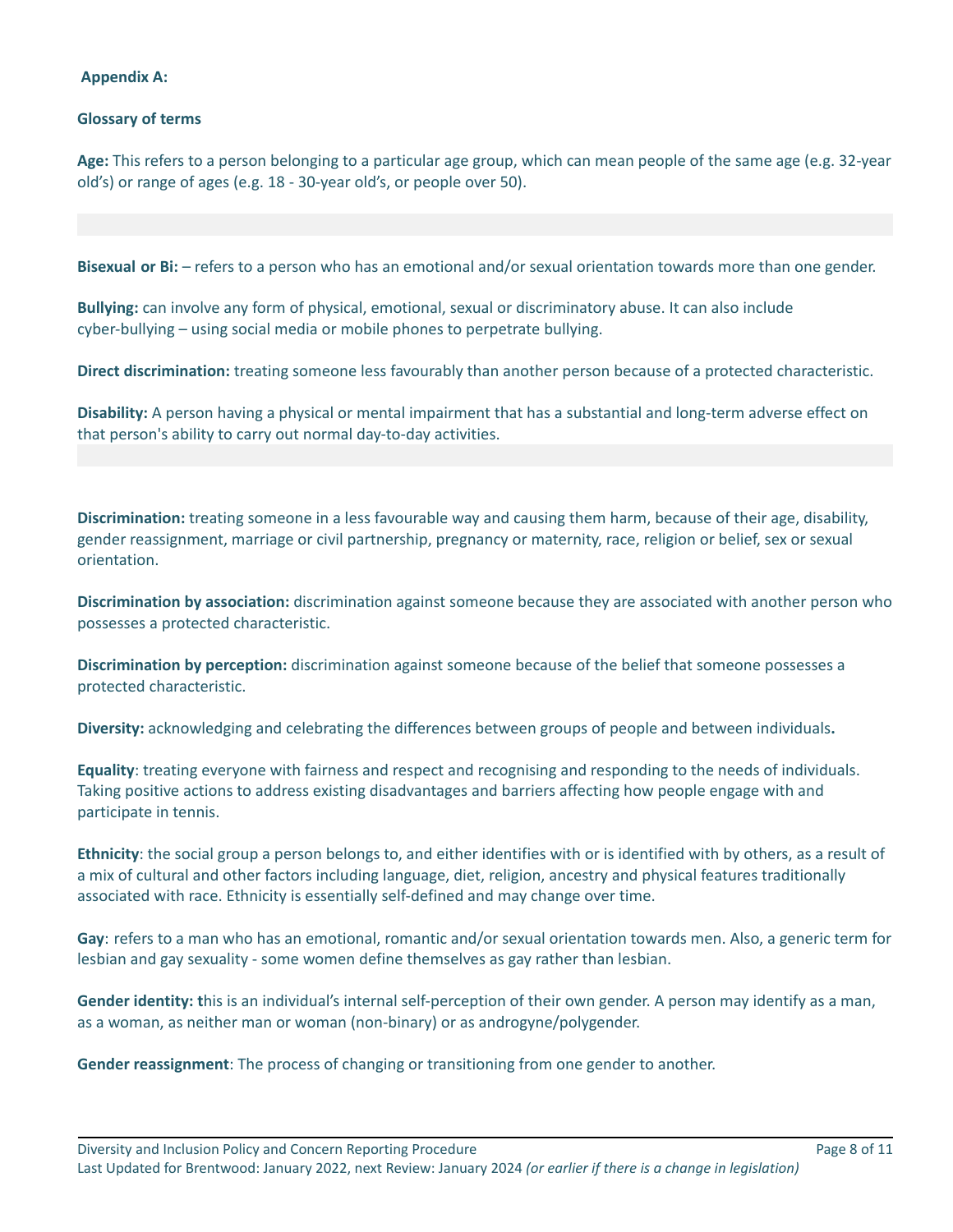**Harassment:** unwanted conduct related to a relevant protected characteristic, which has the purpose or effect of violating an individual's dignity or creating and intimidating, hostile, degrading, humiliating or offensive environment for that individual or creates an intimidating, hostile, degrading, humiliating or offensive environment. The focus is on the perception of the complainant not the intent of the perpetrator. Employees can complain of behaviour they find offensive even if it is not directed at them.

**Hate crime:** crime that is targeted at a person because of hostility or prejudice towards that person's disability, race or ethnicity, religion or belief, sexual orientation or transgender identity. This can be committed against a person or property.

**Homophobia**: the fear, unreasonable anger, intolerance or/and hatred toward homosexuality, lesbian gay and bisexual people whether that person is homosexual or not.

**Inclusive leadership** – leaders who are aware of their own biases and preferences, actively seek out and consider different views and perspectives to inform better decision-making. They see diverse talent as a source of competitive advantage and inspire diverse people to drive organisational and individual performance towards a shared vision.

**An Inclusive Leader** – is a role model exemplar of inclusive behaviour; listens to and seeks out the views of diverse people and takes account of these views, without bias, in the decisions they make; appreciates that a diverse group of people will generate more creative solutions to problems and encourages this; inspires people through a shared vision of future success and motivates them to deliver it; leverages difference for high performance and provides responsive excellence to customers', clients' and service users' needs; provides positive feedback to boost people's self-efficacy; puts effort into helping diverse people identify their talents and develop them for performance now and future advancement; communicates authentically and honestly in a way that inspires trust, loyalty and well-being.

**Inclusion:** recognising that people from different backgrounds may have difference needs and expectations and may experience barriers in trying to access tennis. An inclusive venue is one that takes steps to attract and engage with people from many different backgrounds and meet their needs so that everyone has a positive experience and has the opportunity to achieve their potential.

**Indirect discrimination:** a practice, policy or rule which applies to everyone in the same way, but that has a worse effect on some people than others.

**LGBTQ:** an acronym for Lesbian, Gay, Bisexual, Trans and Questioning.

**Lesbian**: a woman who has an emotional romantic and /or sexual orientation towards women.

**Monitoring equality**: refers to data collection and analysis to check if people with protected characteristics are participating and being treated equally. For example: monitoring of the number of people with a disability who play tennis at our venue.

**Non-binary** – an umbrella term for a person who does not identify as only male or only female, or who may identify as both.

**Positive action:** a range of lawful actions that seek to overcome or minimise disadvantages (for example in employment opportunities) that people who share a protected characteristic have experienced, or to meet their different needs.

**Pregnancy and maternity**: pregnancy is the condition of being pregnant or expecting a baby. Maternity refers to the period after the birth, and is linked to maternity leave in the employment context. In the non-work context,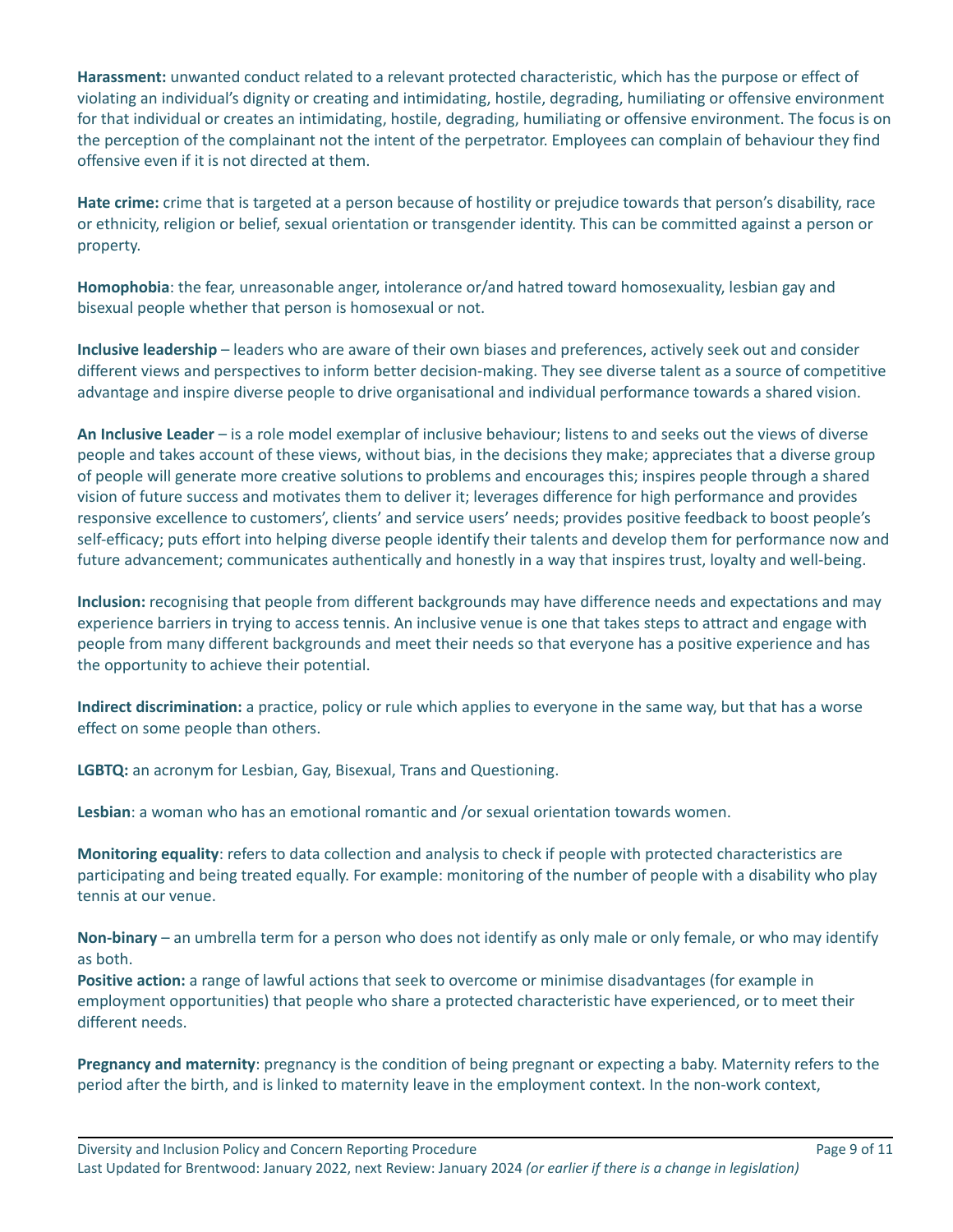protection against maternity discrimination is for 26 weeks after giving birth, and this includes treating a woman unfavourably because she is breastfeeding.

**Questioning**: it refers to the process of exploring your own sexual orientation and/or gender identity.

**Race:** refers to the protected characteristic of race. It refers to a group of people defined by their race, colour, and nationality (including citizenship) ethnic or national origins.

**Radicalisation, extremism and terrorist behavior**: Radicalisation is the process by which a person comes to support terrorism and/or forms of extremism. Extremism is vocal or active opposition to fundamental British values, including democracy, the rule of law, individual liberty and mutual respect and tolerance of different faiths and beliefs. There is no single way to identify an individual who is likely to be susceptible to extremist ideology. The internet and the use of social media can be a major factor in the radicalisation of people.

**Reasonable adjustment**: What is considered reasonable will depend on all the circumstances of the case including the size of an organisation and its resources, what is practicable, the effectiveness of what is being proposed and the likely disruption that would be caused by taking the measure in question as well as the availability of financial assistance

**Religion or belief:** religion has the meaning usually given to it but belief includes religious and philosophical beliefs including lack of belief (e.g. atheism). Generally, a belief should affect your life choices or the way you live for it to be included in the definition.

**Sex:** refers to the biological makeup such as primary and secondary sexual characteristics, genes, and hormones. The legal sex is usually assigned at birth and has traditionally been understood as consisting of two mutually exclusive groups, namely men and women.

**Sexual orientation:** a person's emotional, romantic and/or sexual attraction to another person.

**Trans:** an umbrella term to describe people whose gender is not the same as, or does not sit comfortably with, the sex they were assigned at birth. Trans people may describe themselves using one or more of a wide variety of terms, including (but not limited to) transgender, cross dresser, non-binary, genderqueer (GQ).

**Transphobia**: the fear, unreasonable anger, dislike, intolerance or/and hatred toward trans people, whether that person has undergone gender reassignment or is perceived to have done that.

**Transsexual Person:** someone who has started the process of changing their gender identity is undergoing or has undergone gender reassignment.

**Unconscious bias or implicit bias:** this refers to a bias that we are unaware of, and which happens outside of our control. It is a bias that happens automatically and is triggered by our brain making quick judgments and assessments of people and situations, influenced by our background, cultural environment and personal experiences.

**Victimisation:** when someone is treated badly because they have made or supported a complaint or grievance.